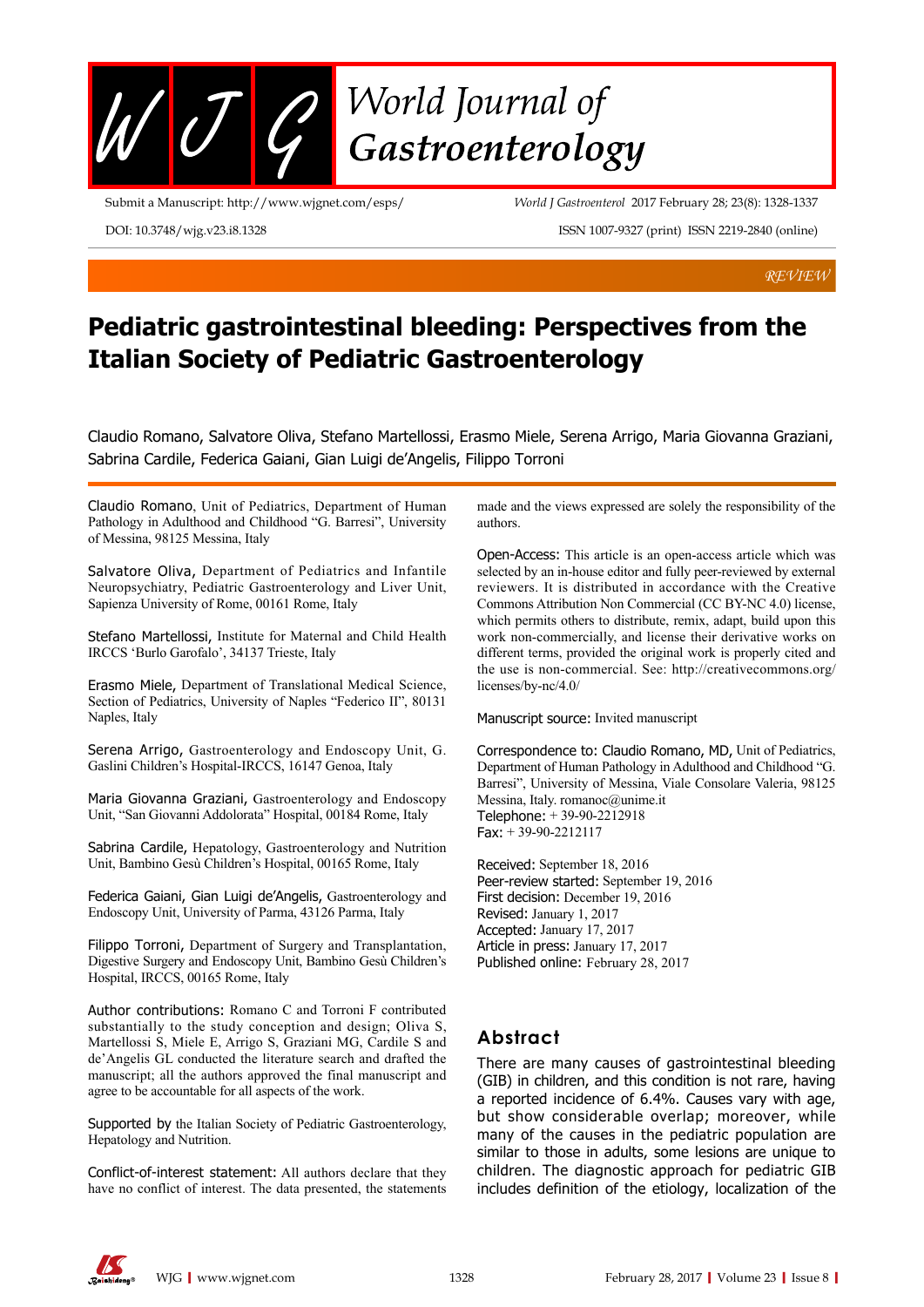bleeding site and determination of the severity of bleeding; timely and accurate diagnosis is necessary to reduce morbidity and mortality. To assist medical care providers in the evaluation and management of children with GIB, the "Gastro-Ped Bleed Team" of the Italian Society of Pediatric Gastroenterology, Hepatology and Nutrition (SIGENP) carried out a systematic search on MEDLINE via PubMed (http://www.ncbi.nlm.nih.gov/ pubmed/) to identify all articles published in English from January 1990 to 2016; the following key words were used to conduct the electronic search: "upper GIB" and "pediatric" [all fields]; "lower GIB" and "pediatric" [all fields]; "obscure GIB" and "pediatric" [all fields]; "GIB" and "endoscopy" [all fields]; "GIB" and "therapy" [all fields]. The identified publications included articles describing randomized controlled trials, reviews, case reports, cohort studies, casecontrol studies and observational studies. References from the pertinent articles were also reviewed. This paper expresses a position statement of SIGENP that can have an immediate impact on clinical practice and for which sufficient evidence is not available in literature. The experts participating in this effort were selected according to their expertise and professional qualifications.

**Key words:** Gastrointestinal bleeding; Endoscopy; Lower gastrointestinal bleeding; Upper gastrointestinal bleeding; Pediatric

**© The Author(s) 2017.** Published by Baishideng Publishing Group Inc. All rights reserved.

**Core tip:** This review provides a practical diagnostic guide for clinicians for the diagnosis and management of gastrointestinal bleeding (GIB) in children. Clinical presentation can be variable and bleeding can occur in any area of the gastrointestinal tract. The differential diagnosis is important to define the sequence of management. Upper endoscopy and colonoscopy are the mainstay of initial investigations. Best outcomes are possible by a multidisciplinary approach including clinicians with skills in pediatric gastroenterology, radiology and surgery. For cases of major GIB, stabilization of the patient's condition precludes any diagnostic examination.

Romano C, Oliva S, Martellossi S, Miele E, Arrigo S, Graziani MG, Cardile S, Gaiani F, de'Angelis GL, Torroni F. Pediatric gastrointestinal bleeding: Perspectives from the Italian Society of Pediatric Gastroenterology. *World J Gastroenterol* 2017; 23(8): 1328-1337 Available from: URL: http://www.wjgnet. com/1007-9327/full/v23/i8/1328.htm DOI: http://dx.doi. org/10.3748/wjg.v23.i8.1328

## **INTRODUCTION**

Gastrointestinal bleeding (GIB) is a common condition in children and can occur in any area of the gastrointestinal tract, from the mouth to the anus. Fortunately, mortality for acute gastrointestinal bleeding (AGIB) is low in the pediatric population.

Over the last 10 years, there have been a number of improvements in diagnosis and management of GIB in general. Increased involvement has been seen in the management of AGIB and resuscitation and in the correct usage of diagnostic and therapeutic endoscopy. In addition, GIB cases have benefited from advances in diagnostic and therapeutic radiology techniques and equipment, as well as development of more selective and less invasive surgical approaches and of more efficacious, tolerable and safe ulcer-healing drugs. These changes have modified the diagnostic and treatment strategies for patients presenting with nonvariceal and variceal upper GIB (UGIB) and those with colonic bleeding.

The major objectives of GIB management are to reduce mortality and the need for major surgery. A secondary objective is to prevent unnecessary hospital admission for patients presenting with minor or self-limited bleeding. This position paper provides recommendations based on current evidence for best practice in the management of acute UGIB and lower GIB (LGIB) in children; management of patients over the age of 18 is not covered by this statement. This statement will be of interest for generalist and specialized pediatricians, as well as general medical professionals who may encounter pediatric patients among their patient population, such as acute physicians, gastroenterologists, gastrointestinal surgeons, endoscopists, pharmacists, anesthesiologists and nurses.

The statement presented herein resulted from a first-phase systematic literature search and review by experts comprising the "Gastro-Ped Bleed Team" of the Italian Society of Pediatric Gastroenterology, Hepatology and Nutrition (SIGENP). The preliminary draft was first circulated among the panel and a subsequent meeting was held, in which a consensus was reached on the points touched, resulting in the final statement that is presented herein. It is important to note that this position paper is not intended to be construed or to serve as a standard of care. Standards of care are determined on the basis of all clinical data available for an individual case and are subject to change as scientific knowledge and technology advances and patterns of care evolve.

## **DEFINITIONS**

UGIB is that originating proximal to the ligament of Treitz, and, in practice, from the esophagus, stomach and duodenum. LGIB is defined as bleeding distal to the ligament of Treitz. Hematemesis (and coffeeground vomitus) is vomiting of blood from the upper gastrointestinal tract or, occasionally, after swallowing blood from a source in the nasopharyn $x^{[1]}$ . Bright red hematemesis usually implies active hemorrhage from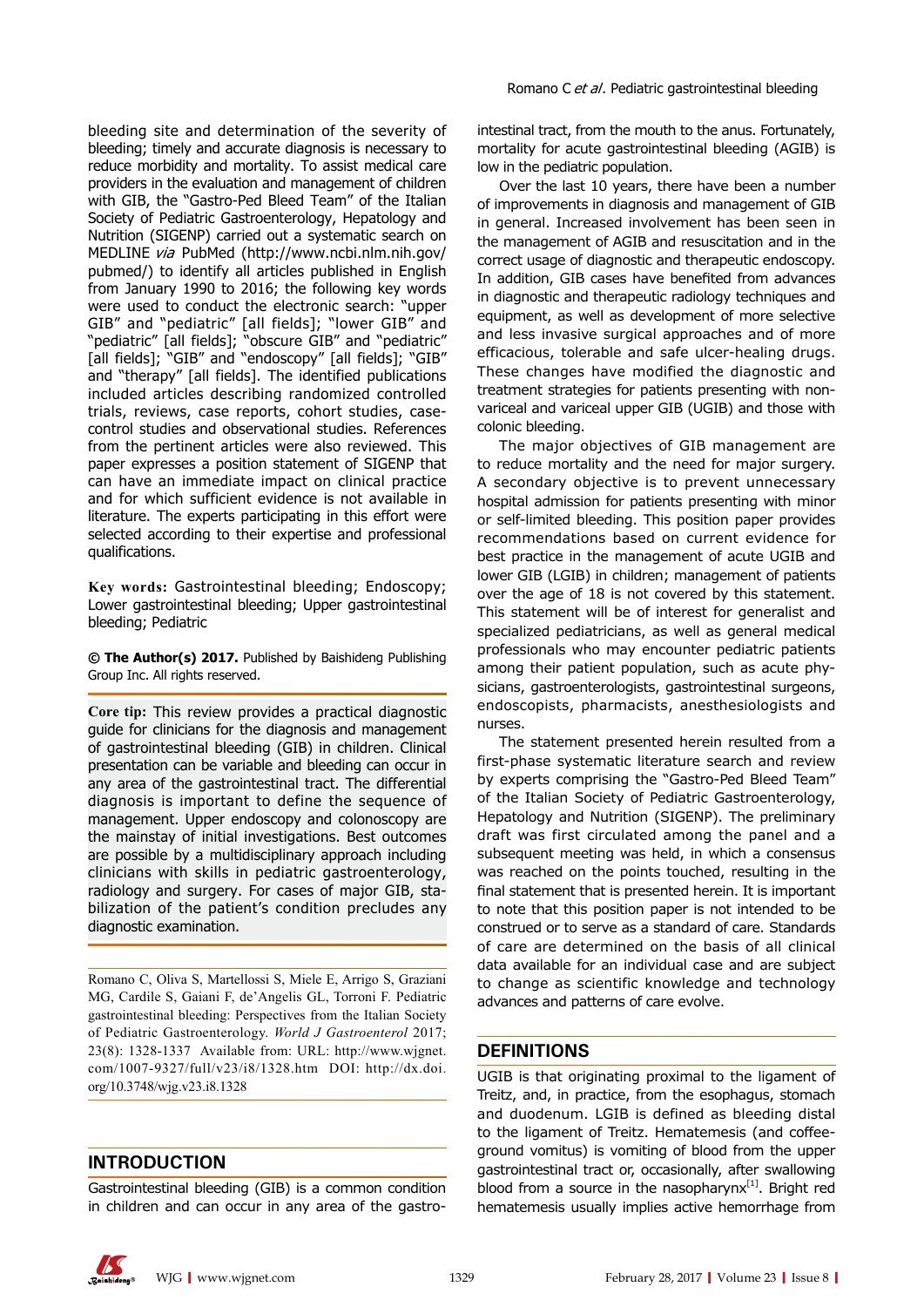| <b>Table 1 Definitions</b>       |                                                                                                                        |
|----------------------------------|------------------------------------------------------------------------------------------------------------------------|
| Upper gastrointestinal bleeding  | GI bleeding originating proximal to the ligament of Treitz (esophagus, stomach and duodenum)                           |
| Lower gastrointestinal bleeding  | GI bleeding originating distal to the ligament of Treitz (small bowel and colon)                                       |
| Occult gastrointestinal bleeding | GI bleeding that is not visible to the patient or physician, resulting in either a positive fecal occult blood test or |
|                                  | iron-deficiency anemia                                                                                                 |
| <b>Hematemesis</b>               | Vomiting of blood or coffee-ground-like material                                                                       |
| Hematochezia                     | Passage of fresh blood per anus                                                                                        |
| Melena                           | Passage of black, tarry stools per anus                                                                                |

GI: Gastrointestinal.

| Table 2 Causes of upper gastrointestinal bleeding based on age |                       |                        |                        |  |
|----------------------------------------------------------------|-----------------------|------------------------|------------------------|--|
|                                                                | <b>Infants</b>        | 2-5 years              | Older                  |  |
| Esophagus                                                      |                       | Esophagitis            | Esophagitis            |  |
|                                                                |                       | Esophageal varices     | Mallory-Weiss syndrome |  |
|                                                                |                       | Mallory-Weiss syndrome | Esophageal varices     |  |
| Stomach                                                        | Gastritis from stress | Gastritis              | Dieulafoy lesion       |  |
|                                                                |                       | Gastric ulcer          | <b>PHG</b>             |  |
|                                                                |                       | Gastric varices        | Hemobilia              |  |
| Duodenum                                                       |                       | Duodenitis             |                        |  |
|                                                                |                       | Duodenal ulcer         |                        |  |
| Variable location                                              | Vitamin K deficiency  | Caustic ingestions     | Polyps                 |  |
|                                                                | Sepsis                | Foreign bodies         | Crohn's disease        |  |
|                                                                | Trauma (NG tubes)     | <b>NSAIDs</b> use      | Telangiectasia         |  |
|                                                                | <b>CMPA</b>           |                        | Aortoenteric fistula   |  |
|                                                                |                       |                        | Coagulation disorders  |  |
|                                                                |                       |                        | Caustic ingestions     |  |
|                                                                |                       |                        | Foreign bodies         |  |
|                                                                |                       |                        | NSAIDs use             |  |

NG: Nasogastric; CMPA: Cow's milk protein allergy; NSAIDs: Non-steroidal anti-inflammatory drugs; PHG: Portal hypertensive gastropathy.

the esophagus, stomach or duodenum. Coffee-ground vomitus refers to the vomiting of black material, which is assumed to be blood. Melena is the passage of black tarry stools, usually due to acute UGIB but occasionally from bleeding within the small bowel or right side of the colon. Hematochezia is the passage of fresh or altered blood *via* rectum, usually due to colonic bleeding $^{[2]}$ .

Shock is circulatory insufficiency, resulting in inadequate oxygen delivery that leads to global hypoperfusion and tissue hypoxia; in the context of GIB, shock is most likely to be hypovolemic (due to the inadequate circulating volume resulting from acute blood loss). Varices are abnormal distended veins, most frequently occurring in the esophagus (esophageal varices) and less frequently in the stomach (gastric varices) or other sites (ectopic varices), and usually occurring as a consequence of liver disease; variceal bleeding is characteristically severe and may be life-threatening $^{[3]}$ . Endoscopy is the visualization of the inside of the gastrointestinal tract accomplished by means of videoscope. Examination of the upper gastrointestinal tract (esophagus, stomach and duodenum) is known as gastroscopy or upper gastrointestinal endoscopy. Examination of the colon (large bowel) is referred to as colonoscopy. A list of definitions is provided in Table 1.

## **UGIB**

In children, UGIB is an uncommon but potentially serious, life-threatening clinical condition. From an anatomical perspective, the UGIB tract encompasses the gastrointestinal region from the esophagus to the ligament of Treitz<sup>[4]</sup>. A study by Cleveland *et al*<sup>[5]</sup>, involving 167 patients, showed the common signs and symptoms of UGIB at presentation to be hematemesis (73%), melena (21%) and coffee-ground emesis (6%); however, patients may also experience epigastric pain, abdominal tenderness or dizziness.

The worldwide mortality rate for UGIB in children can range from 5% to 15%, reflecting the diverse populations that differentially experience conditions associated with UGIB, such as acute variceal hemorrhage $[4,6]$ . The causes of UGIB have been classified based upon variceal bleeding and non-variceal bleeding (Table  $2$ )<sup>[7]</sup>. Case series reported from Asia and developing countries show a higher incidence of variceal bleeding<sup>[8]</sup>.

The etiology of UGIB can be categorized by age groups, but causative disorders overlap considerably between these $^{[4]}$ . In newborns, the predominant causes include coagulation disorders, such as vitamin K deficiency, cow's milk protein allergy  $(CMPA)^{9}$ , stress-related gastritis, sepsis, and trauma from placement of nasogastric tubes. In infants (1 mo to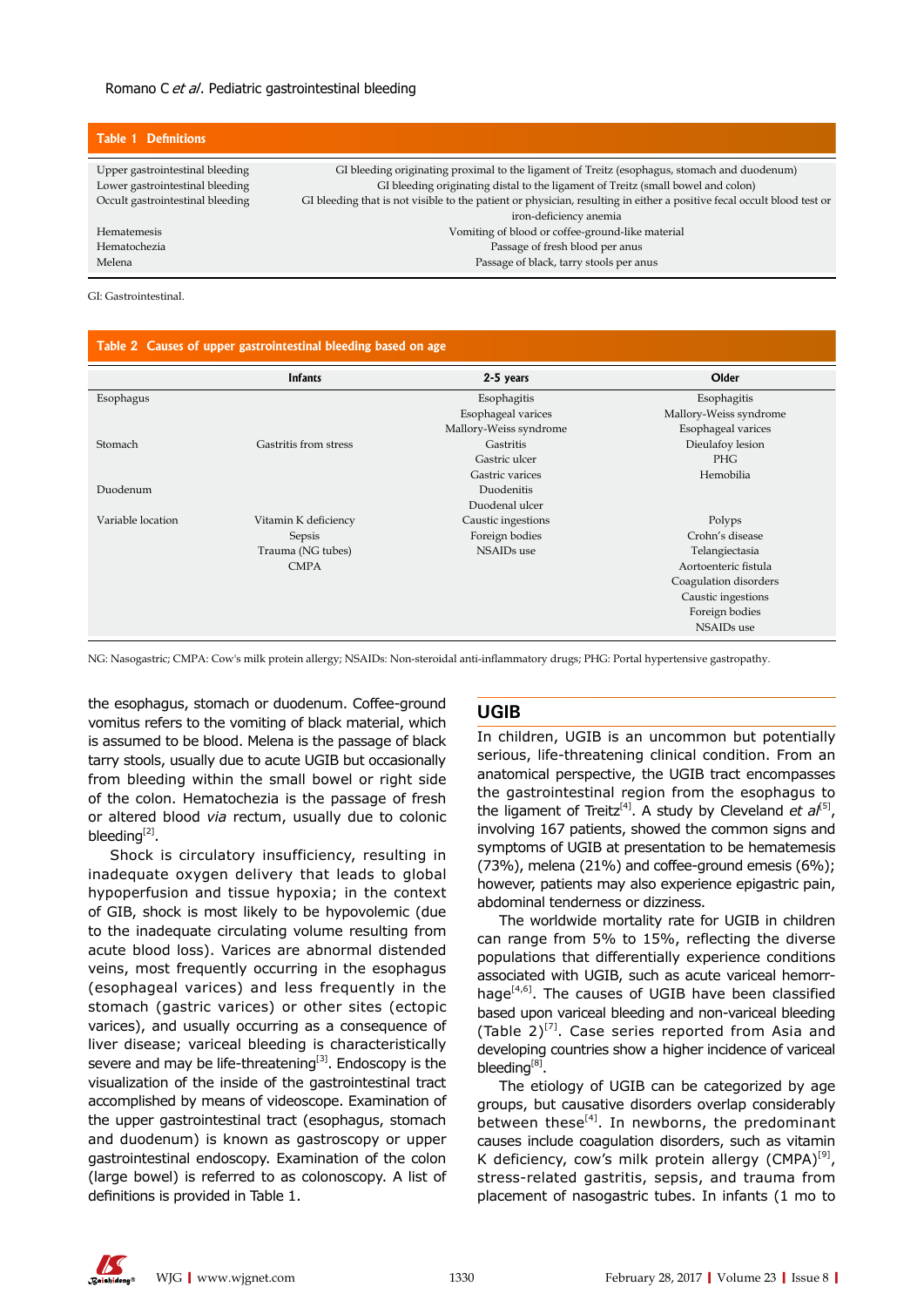

**Figure 1 Diagnostic approach of upper gastrointestinal bleeding in infants and children.** NG: Nasogastric; EGD: Upper endoscopy.

1 year of age), the most prevalent causes are caustic ingestions, duplication cysts, foreign body ingestion, and medication-induced. In toddlers and young children (1 year to 5 years of age), causes include erosive esophagitis, gastritis, caustic ingestions, peptic ulcer bleeding, varices, and vomiting-induced bleeding (*e.g.*, from a Mallory-Weiss tear). In children and adolescents (ages 5 years to 18 years), bleeding can arise from coagulation disorders, gastritis, Dieulafoy lesions (angiodysplasia), erosive esophagitis, peptic ulcer disease, caustic ingestions, and vomitinginduced bleeding[10].

Crohn's disease is an uncommon cause of UGIB in the pediatric population<sup>[11]</sup>. Certain foods may create confusion by mimicking the appearance of blood in vomitus [*e.g*., artificial (red) food-coloring, fruitflavored drinks, fruit juices, and beets]. All findings suspicious of blood in vomitus should be clinically investigated further<sup>[12]</sup>.

The current diagnostic approach for pediatric UGIB has been mostly extrapolated from studies of adults; the key points are extensive history-taking and examination, laboratory evaluations, and diagnostic procedures<sup>[13]</sup>. Maternal sources of blood include ingestion of blood during the delivery or from cracked nipples during breastfeeding; infants who ingest maternal blood may present with hematemesis or melena<sup>[4]</sup>. Historical information includes the presence of abdominal pain, coffee-ground-like emesis, dysphagia, black and tarry stools, bright red blood *via* rectum, hematemesis, and chest pain. In addition, drug use should be elicited, especially any previous use of non-steroidal anti-inflammatory drugs (NSAIDs), aspirin and/or corticosteroids $[14]$ . The physician should also ascertain a history of peptic ulcer bleeding or surgery, as well as any previous episodes of UGIB and previous history of umbilical catheterization $[15]$ .

In newborns with suspected UGIB, an alkali denaturation test (*i.e.*, the Apt-Downey test) can differentiate neonatal blood from maternal blood. Gastric lavage *via* nasogastric tube can improve the accuracy of endoscopy $[16,17]$ . Upper endoscopy is the test of choice for evaluating hematemesis. The goals of endoscopy in UGIB are to identify the site of bleeding and to facilitate initiation of an appropriate therapeutic approach when indicated $^{[5]}$ .

A flowchart of the diagnostic approach of UGIB is provided in Figure 1. In summary, UGIB refers to bleeding above the ligament of Treitz and the priority of achieving a differential diagnosis addresses both the clinical presentation and the age of the patient.

## **LGIB**

LGIB in children is a common clinical problem; indeed, it is reportedly the presenting complaint for approximately 0.3% of children in the emergency department<sup>[18]</sup>. In most cases, the bleeding is self-limiting, with the majority (80%) of LGIB cases in the emergency department undergoing routine discharge<sup>[19]</sup>. However, conditions such as Meckel's diverticulum, melena by variceal hemorrhages, acute intestinal obstruction or severe attack of ulcerative colitis often present with lifethreatening GIB.

The etiology of LGIB is very different between children and adults, and its incidence is age-dependent. The main causes of LGIB in adults are colorectal cancer, colorectal polyps, anorectal disease and inflammatory bowel diseases (IBDs); in children, colorectal polyps, chronic colitis and perianal lesions are the main causes<sup>[20]</sup>. In infants, allergic colitis and anorectal fissures represent the most common causes, while infectious enteritis and anorectal fissures are the most common causes in older children<sup>[21]</sup> (Table 3). In young infants  $(< 1$  year of age), the most likely cause of hematochezia with or (more often) without diarrhea is the so-called allergic colitis; although CMPA is usually suspected, the etiology is often uncertain. In breastfed infants, without anemia, who are growing well, hematochezia is usually a benign self-limiting disorder, and a maternal milk-free diet is not necessarily  $indicated^{[22]}$ .

A valid approach to investigate the causes of LGIB is to classify it according to the child's age, general appearance (ill or well), bleeding rate, and stool characteristics<sup>[23]</sup>. Meckel's diverticulum should strongly be suspected, at any age, if bleeding is massive and accompanied by both bright and dark red stools. In ill infants, ischemic/surgical causes, such as mid-gut volvulus and intussusception, should be suspected. In older children, other serious medical causes, such as severe attack of ulcerative colitis, Henoch-Schonlein purpura or hemolytic-uremic syndrome, might be the cause of bleeding<sup>[24]</sup>.

In cases of severe LGIB, especially when melena is present or the patient is hemodynamically unstable, the source of bleeding may include the upper gastrointestinal region $^{[25]}$ . In cases with bloody diarrhea that is persistent  $(> 7 d)$ , recurrent or severe  $(> 7 d)$ bloody stools/d), the child should be seen by a pediatric gastroenterologist with indication to endoscopy. Rectal bleeding with normal stool pattern is suggestive of

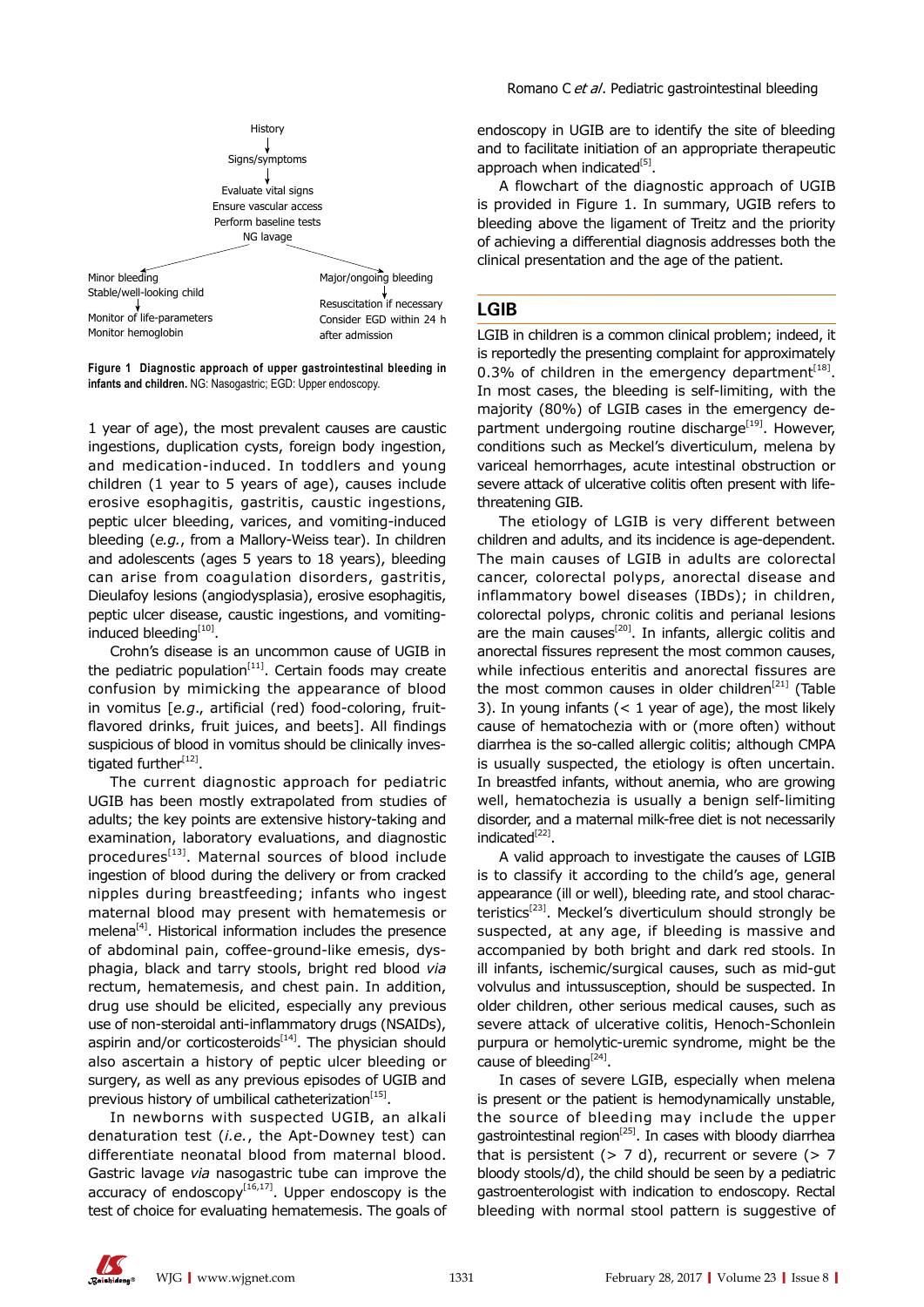| Table 3 Causes of lower gastrointestinal bleeding based on age |                           |                            |  |  |
|----------------------------------------------------------------|---------------------------|----------------------------|--|--|
| <b>Infants</b>                                                 | 2-5 years                 | Older                      |  |  |
| Non-specific colitis                                           | Polyps                    | Anal fissure               |  |  |
| Anal fissure                                                   | Anal fissure              | Infectious Enterocolitis   |  |  |
| Milk allergy                                                   | Infectious enterocolitis  | Polyps                     |  |  |
| Duplication of bowel                                           | Intussusception           | Inflammatory bowel disease |  |  |
| Volvulus                                                       | Meckel's diverticulum     | Lymphonodular hyperplasia  |  |  |
| Hirschsprung's disease                                         | Henoch-Schonlein purpura  | Henoch-Schonlein purpura   |  |  |
| Necrotizing enterocolitis                                      | Hemolytic-uremic syndrome | Angiodysplasia             |  |  |
| Bleeding diathesis                                             | Lymphonodular hyperplasia | Hemolytic-uremic syndrome  |  |  |
|                                                                | Angiodysplasia            | Bleeding diathesis         |  |  |

the presence of juvenile polyp, nodular lymphoid hyperplasia or eosinophilic colitis, as well as IBD and, rarely, vascular malformations.

In a retrospective cross-sectional study, de Ridder et al<sup>[26]</sup> reported data of 137 children undergoing colonoscopy for rectal bleeding (mean duration of 28 wk). The diagnosis rate for first colonoscopy (IBD and colonic polyps) was 80%. No abnormalities were found in 20.4% of the patients, either by colonoscopy or histopathology, and the final diagnosis for these cases was self-limited GIB.

Constipation is commonly associated with the presence of anal fissure and pain on defecation. Visual inspection of the perianal area as well as digital rectal examination are mandatory to detect the possibility of anal fissure, streptococcal cryptitis or rectal polyp. Endoscopy within 6 h after the first evaluation is rarely needed; in cases of severe colitis, a rapid diagnosis and histological evaluation may necessitate a proctosigmoidoscopy without bowel cleansing<sup>[23]</sup>.

In conclusion, the main priority for the physician in evaluating a patient with LGIB is to identify those patients in whom bleeding is secondary to intestinal obstruction or surgical causes. An algorithm of the diagnostic approach of LGIB is presented in Figure 2.

## **PRIMARY CLINICAL MANAGEMENT**

Stabilization of general conditions should precede any instrumental investigation (usually endoscopy) for children with GIB. The best clinical indicator of blood loss is orthostatic changes in heart rate and blood pressure; defined as an increase in pulse rate by 20 beats/min or a decrease in systolic blood pressure of 10 mmHg or more upon moving the patient from supine to sitting position. For any other emergency situation, the first priority should be to assess the airways, breathing and circulation of the patient<sup>[5]</sup>.

The most important aspect of the initial GIB evaluation is to determine the degree and rapidity of blood loss, and any risk factors (*i.e.*, coagulopathy, sepsis, trauma) or associated signs (*i.e.*, purpuric lesions, hepatosplenomegaly, jaundice, cutaneous hemangiomas, eczema)<sup>[7]</sup>. In the case of a child with no clinical impairment, it is sufficient to ensure vascular access and perform baseline tests (*i.e.*, blood

count and group, liver and kidney function, blood coagulation) as well as a pre-anesthesia examination. For cases of UGIB, nasogastric aspiration and saline lavage are indicated to confirm the presence of intragastric blood<sup>[27]</sup>, to determine the rate of gross bleeding, to check for ongoing or recurrent bleeding, to clear the gastric field for subsequent endoscopic visualization, to prevent aspiration of gastric contents and to prevent hepatic encephalopathy in patients with cirrhosis. Parenteral vitamin K (1-2 mg/dose) should be administered empirically to infants, even when results of coagulation are pending. The finding of coagulopathy with an international normalized ratio > 1.5 or abnormal partial thromboplastin time should be corrected by administration of fresh frozen plasma (10 mL/kg initially); cryoprecipitate administration may be tried in the presence of severe coagulopathy, especially if the volume of fluid has to be restricted.

In conclusion, supportive measures with stabilization of hemodynamic status, correction of any coagulation or platelet abnormalities are necessary before diagnostic procedures are undertaken.

## **OBSCURE GASTROINTESTINAL BLEEDING**

Obscure gastrointestinal bleeding (OGIB) is defined as bleeding of unknown origin that persists or recurs after negative findings on initial evaluation using bidirectional endoscopy<sup>[28]</sup>. It can be classified as overt or occult, based on presence or absence of clinically-evident bleeding. Obscure-occult bleeding is generally determined by a positive fecal occult blood test result and/or iron-deficiency anemia<sup>[29]</sup>. Chronic occult GIB may occur anywhere in the gastrointestinal tract-from the oral cavity to the anorectum. In most cases, the site is identified by upper endoscopy and ileocolonoscopy. Causes depend on age of presentation (*i.e.*, infants, children, adolescents) and location of gastrointestinal tract bleeding. OGIB may be active, as with melena, hematochezia or hematemesis, or it may be inactive, showing intermittent bleeding.

Similar to data from adult patients $[30]$ , OGIB accounts for 5% of all pediatric cases of GIB, including both acute overt and chronic occult types of blood loss. In approximately 75% of OGIB cases, the lesions are

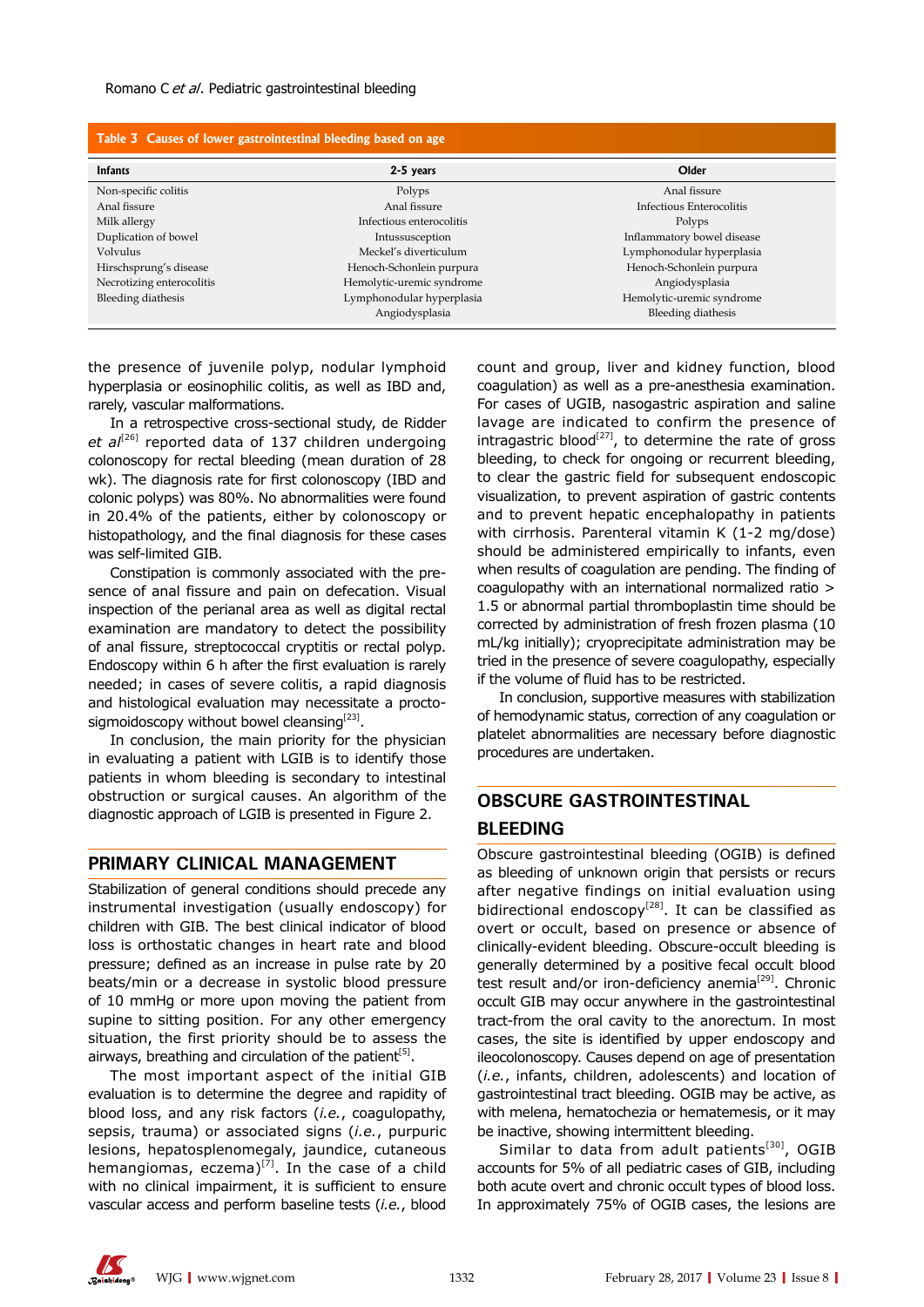

**Figure 2 Diagnostic approach of lower gastrointestinal bleeding in infants and children.** UGIB: Upper gastrointestinal bleeding; GI: Gastrointestinal.

detected in the small bowel (mid-GIB) distal to Vater's papilla and reaching as far as the terminal ileum. The source of mid-GIB is related to age, with children showing a greater likeliness of having small intestinal polyps, Meckel's diverticulum, vascular malformations, Crohn's disease, anastomotic ulcers and intestinal duplications $[31]$ .

Diagnostic approaches for OGIB, after negative endoscopy and colonoscopy, can require small bowel endoscopic investigation by video capsule endoscopy (VCE). Balloon-assisted enteroscopy (BAE), with single or double-balloon enteroscopy (DBE), is the secondline technique, having the advantage of therapeutic as well as diagnostic properties. The diagnostic yield is very good (70%-100%), and is significantly higher when BAE is performed after a positive VCE. In a recent pediatric study of 117 children treated with DBE (total of 257 procedures), Yokoyama *et al*<sup>[32]</sup> found the greatest indication to be OGIB (61.9%) and a low incidence of complications (5.4%), regardless of the associated therapeutic procedures.

Intraoperative enteroscopy, involving insertion of an endoscope through an incision in the mid-small intestine, is currently reserved as a last option, or if small intestinal endoscopy cannot be successfully performed. Laparoscopy and exploratory laparotomy remain important alternative diagnostic tools, for when other measures cannot identify a bleeding source in selected patients[33].

In conclusion, it is reasonable to perform both upper

endoscopy and colonoscopy in a patient with OGIB (overt or occult) to identify pathological processes that can explain symptoms or iron-deficiency anemia.

## **IMAGING STUDIES**

Radiological imaging has played an increasingly important role in the diagnosis and management of GIB over the past 30 years. Magnetic resonance imaging has emerged as key pediatric imaging modality, preferred for its lack of ionizing radiation; it is particularly suitable for studying small bowel pathologies, and is currently the first-line modality for such. The exact source of GIB may be localized by means of nuclear scintigraphy, as well as selective angiography. In general, examination by imaging is most commonly requested after negative endoscopy results, or for indeterminate causes or locations of bleeding.

The role of interventional radiology has also increased over the past years for the treatment of gastrointestinal hemorrhage, especially in very ill patients who are poor surgical candidates. Nuclear scintigraphy is a sensitive method for detecting GIB (used at a rate of 0.1 mL/min) and the method is more sensitive, but less specific, than angiography $[34]$ . Although arteriographic diagnosis and therapy have been reviewed extensively in the literature describing adult cases, few experiences in children have been reported. In one published pediatric study, which involved 27 children, arteriography had an overall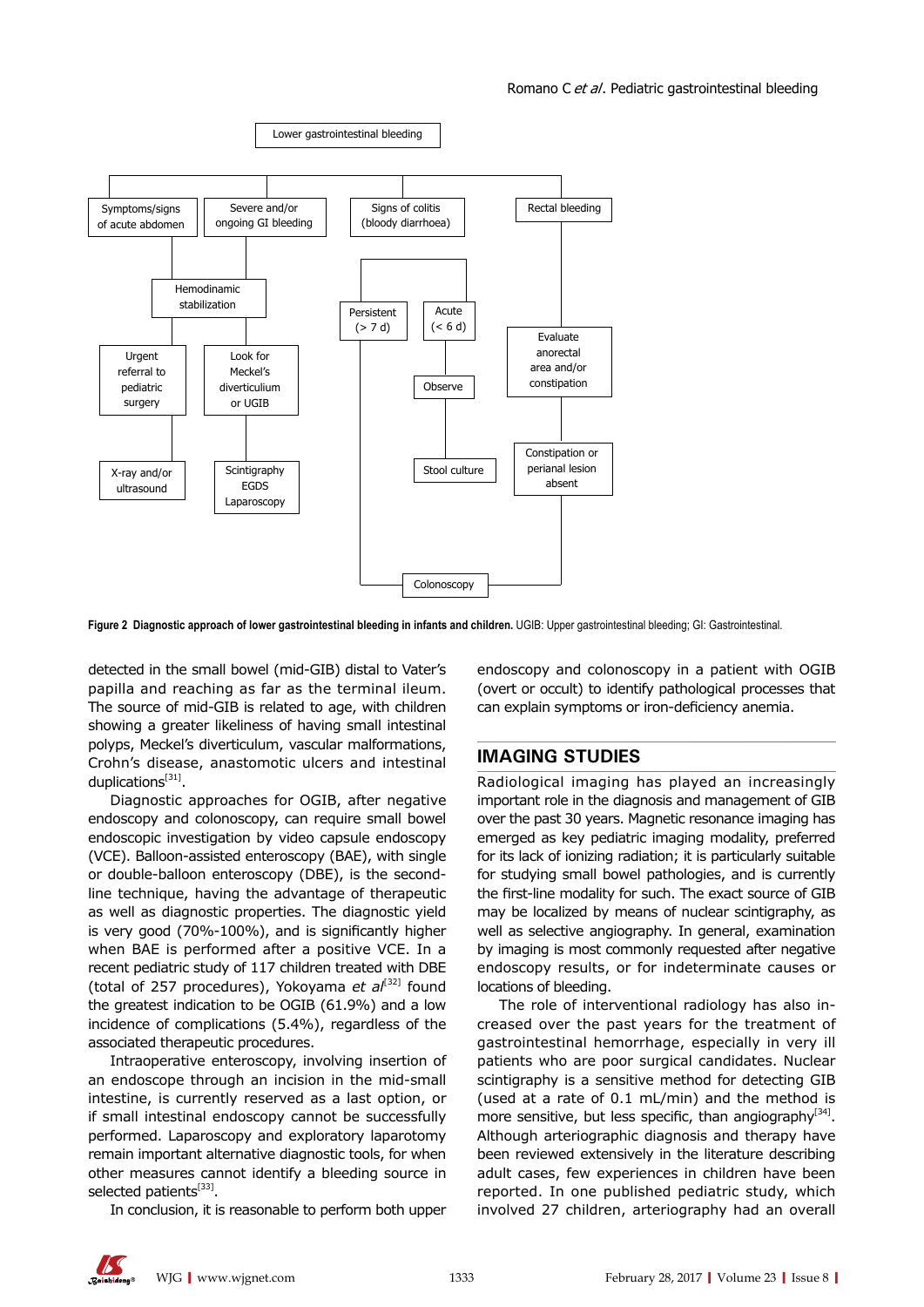positive diagnostic rate of 64% and a false-negative rate of 36%. In AGIB, the diagnosis was correct in 71% and falsely negative in 29%, while in chronic or recurrent GIB, it was correct in 55% and falsely negative in 45%<sup>[35]</sup>.

The only angiographic sign that is 100% diagnostic for AGIB is contrast extravasation in the intestinal lumen. However, other angiographic signs can be useful in evaluation of some of the more common pediatric pathologies that cause GIB. One of the main advantages of angiographic diagnosis of GIB is the ability to perform transcatheter treatment after the bleeding site has been located. The two main transcatheter therapies are intraarterial vasopressin infusion and embolization. The most serious complication related to the technique is bowel infarction. Hongsakul et al<sup>[36]</sup> reported the risk factors as being failure to achieve hemostasis, hemoglobin concentration, coagulopathy, UGIB, contrast extravasation, and > 1 embolized vessel.

## **THERAPY**

The pharmacological treatment approach to UGIB and LGIB currently includes 3 classes of drugs: acid suppression drugs, vasoactive drugs, and non-selective β-blockers (NSBBs).

#### *Acid suppression drugs*

The proton pump inhibitors (PPIs) have shown benefit in treatment of ulcer-bleeding or UGIB patients and to be superior to the H2-antagonist. There are no differences between the 5 available PPIs: esomeprazole, lansoprazole, omeprazole, pantoprazole and rabeprazole. The recommended administration route is intravenous, as a 1-h infusion at a dose of 1-3 mg/kg to maintain 24-h gastric  $pH > 6$  in active bleeding.

Dosing in children has been extrapolated from the adult literature; although, the available data suggest faster drug clearance and significant interindividual variability in pediatric patients. A meta-analysis of an adult population showed that PPI treatment, with or without endoscopic therapy, compared with placebo or an H2 receptor antagonist, reduced the risk of rebleeding and the need for surgery, but did not affect mortality<sup>[37]</sup>. Several studies showed that the rate of rebleeding, requirement of blood transfusion, and duration of hospital stay were less in PPI-treated patients<sup>[38]</sup>. Moreover, PPIs were shown to be effective in the treatment of GIB in children that had developed due to NSAIDs administration<sup>[39]</sup>.

#### *Vasoactive drugs*

Vasoactive treatment should be administered as soon as possible when portal hypertension is the suspected cause of GIB. These medications are reported to stop bleeding in  $75\% - 80\%$  of cases<sup>[40]</sup>. Three vasoactive drugs (terlipressin, somatostatin, and octreotide) control variceal bleeding by reducing portal blood flow

and portal pressure<sup>[41,42]</sup>.

Terlipressin has an important systemic vasoconstrictor effect, which is more noticeable on the splanchnic arteries, causing an increase in systemic vascular resistance and arterial pressure as well as a significant (approximately 20%) and sustained (up to 4 h) decrease in portal vein pressure and  $flux<sup>[43,44]</sup>$ . Several randomized trials and meta-analyses have suggested that terlipressin provides a survival benefit, compared to placebo, to patients with variceal bleeding[45,46]. In adults, terlipressin can be considered as the first choice, with somatostatin or octreotide as the second choice. However, many studies that have compared the clinical efficacies of different types of vasoactive drugs, each administered as monotherapy, have found no differences in mortality rates. Studies in pediatric populations have yet to show the potential superiority of terlipressin over other vasoactive agents; however, Erkek et al<sup>[47]</sup> reported a single-child experience of its use for successful management of severe non-variceal UGIB. Studies have shown that terlipressin has a very good safety profile, compared to vasopressin, although adverse events such as hyponatremia and seizure have been described in children (thus, necessitating monitoring of sodium  $levels)$ <sup>[48]</sup>.

Octeotride is a synthetic derivative of somatostatin. It produces selective splanchnic vasoconstriction and decreases portal inflow, thereby indirectly reducing variceal blood flow*.* In children, intravenously-administered octreotide is effective in decreasing AGIB. Studies of pediatric populations have demonstrated octeotride to be effective at dosages of 2-5 mcg/kg per hour administered by continuous infusion<sup>[49]</sup>, and that initiation with a 1-h bolus may be needed, and to continue the infusion for at least 5 d in patients at risk of rebleeding seems an appropriate and rational choice $[50]$ . However, there is limited evidence regarding the efficacy and safety of octreotide for chronic GIB in children.

#### *NSBBs*

NSBBs, such as propranolol, nadolol and carvedilol, have been widely studied in adults with portal hypertension and have been shown to reduce portal pressures by decreasing cardiac output and vasoconstricting the splanchnic vessels *via* blockade of ß-1 and ß-2 receptors; moreover, carvedilol seems to be more effective than the traditional NSBBs in reducing hepatic venous pressure gradient $[51]$ .

The pediatric experience described in the literature is limited to primary and secondary prophylaxis of variceal bleeding. No formal randomized controlled trials evaluating safety and efficacy of NSBBs in children have been published. In addition, appropriate dosing of β-blockers has not been established (currently ranging from 2 mg/kg per day to 8 mg/kg per day) and it is unknown whether targeting a change in heart rate of 25% is effective in reducing portal pressures

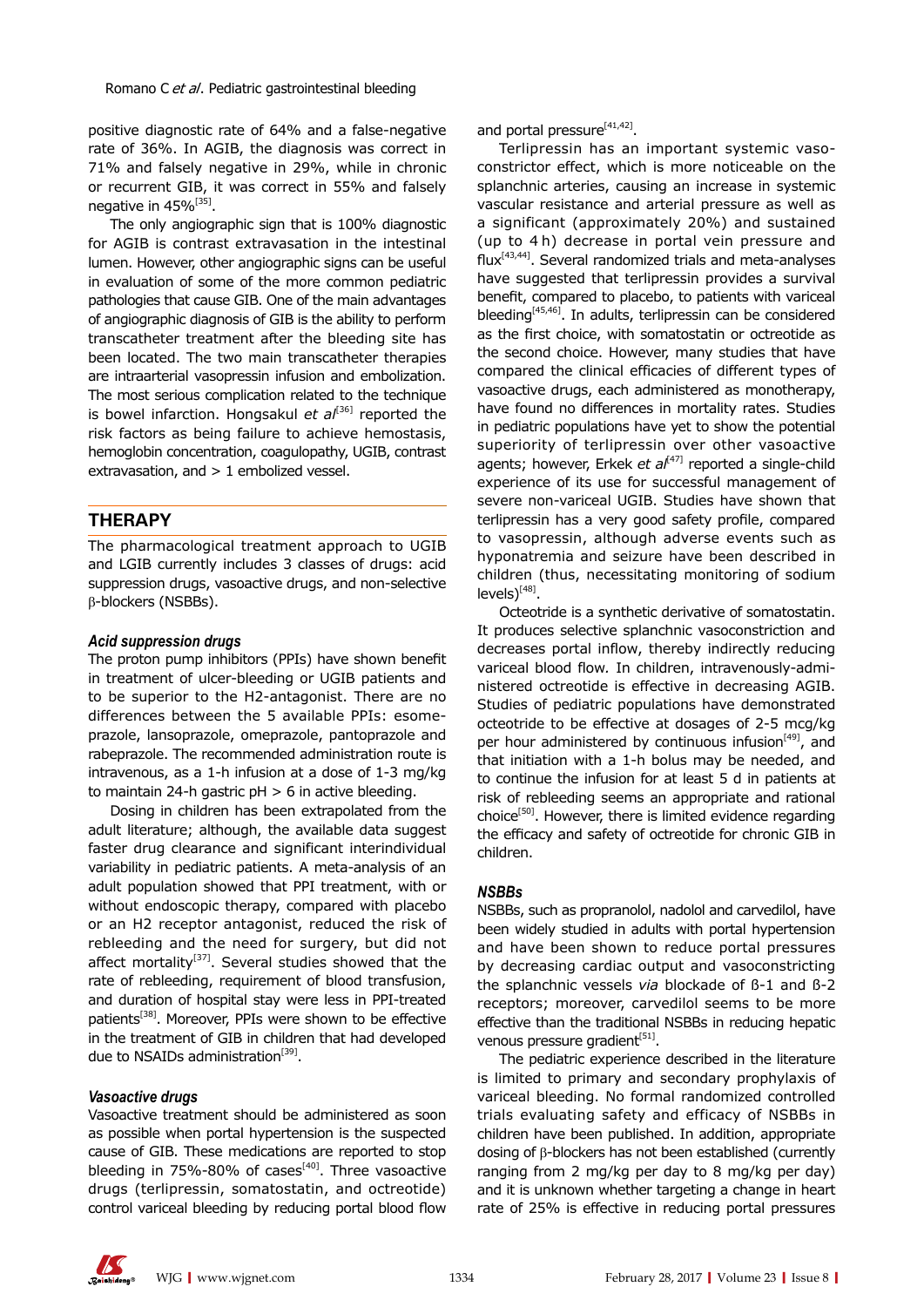and the related risk of variceal bleeding in children. Pediatric clinical data supporting use of NSBBs in preventing a first variceal bleed are also limited, likely because there is no indication to use β-blockers to prevent the formation of varices. NSBBs or endoscopic band ligation are recommended, according to the Baveno VI Consensus Workshop, for the prevention of first variceal bleeding of medium or large varices<sup>[52]</sup>.

## **THERAPEUTIC ENDOSCOPY**

The aim of therapeutic endoscopy is to stop bleeding and prevent rebleeding. Endoscopy-based diagnostic and therapeutic management is a goal of physicians treating GIB and should be performed when the patient has been stabilized, and preferably within 24 h of bleeding presentation<sup>[4,53]</sup>. Several techniques, including injection therapy, ablative therapy and mechanical therapy, have been recommended for AGIB, each of these depending on the bleeding characteristics, such as active, oozing or no visible bleeding vessel. In addition, each of these techniques have been adapted to upper and lower endoscopy, as well as to deep endoscopy.

Common therapies for GIB in adults and children include injection therapy with dilute epinephrine and sclerosants, ablation therapy (contact methods, such as thermocoagulation heater probe and electrocoagulation; non-contact methods, such as argon plasma coagulation) and mechanical therapy (such as with hemoclips and band ligation)<sup>[54,55]</sup>. Epinephrine injection arrests about 80% of non-variceal bleeding. Multiple adult meta-analyses have demonstrated that combination therapy (epinephrine injection in conjunction with clipping or ablation therapy) is superior to epinephrine alone in reducing the risk of rebleeding to about 10%[56,57]*.* The endoscopy laser and argon plasma coagulation methods can be effective therapies for GIB due to vascular abnormalities; indeed, using these, most bleeding from Mallory-Weiss tears stops spontaneously. For Dieulafoy lesions, which are very rare in children, endoscopy therapy is the first choice, using clipping, electrocautery, sclerosant injection, banding methods or laser. Endoclips are currently the preferred mechanical therapy for non-variceal GIB.

In management of acute variceal bleeding, endoscopic variceal ligation (EVL) is the treatment of choice; a meta-analysis confirmed the superiority of EVL compared with endoscopic sclerotherapy for major outcomes, such as recurrent bleeding, ulceration and stricture<sup>[58-60]</sup>. For therapeutic colonoscopy, adequate fasting time and appropriate bowel preparation is recommended to facilitate the visualization of mucosal lesions.

## **CONCLUSION**

The diagnostic approach for GIB should include extensive history-taking and examination including laboratory evaluations and application of the available and most appropriate diagnostic procedures. Endoscopy is the method of choice for evaluating UGIB and LGIB, after stabilization and resuscitation, and within 24 h of presentation. The goals of endoscopy are to identify the site and etiology of the GIB, as well as to facilitate adequate treatment. Visual inspection of the perianal area and digital rectal examination should always be considered if a bright red blood coating is present on normal or hard stool.

In children, persistent or recurrent iron-deficiency anemia could be considered as a sign of OGIB, for which VCE is the first-line endoscopic investigation. Three vasoactive drugs (terlipressin, somatostatin, and octreotide) play a role in the control of variceal bleeding and all act by reducing portal blood flow and portal pressure. Endoscopy has a therapeutic role for polyps, ulcers, erosions, blue nevi, angiodysplasia, varices, strictures and scalloping.

## **ACKNOWLEDGMENTS**

We gratefully acknowledge the support of the Italian Society of Pediatric Gastroenterology, Hepatology and Nutrition, without which the present study could not have completed.

## **REFERENCES**

- 1 **Treem WR**. Gastrointestinal bleeding in children. *Gastrointest Endosc Clin N Am* 1994; **4**: 75-97 [PMID: 8137020]
- 2 **Vinton NE**. Gastrointestinal bleeding in infancy and childhood. *Gastroenterol Clin North Am* 1994; **23**: 93-122 [PMID: 8132302]
- 3 **Hyams JS**, Leichtner AM, Schwartz AN. Recent advances in diagnosis and treatment of gastrointestinal hemorrhage in infants and children. *J Pediatr* 1985; **106**: 1-9 [PMID: 2856937]
- 4 **Owensby S**, Taylor K, Wilkins T. Diagnosis and management of upper gastrointestinal bleeding in children. *J Am Board Fam Med* 2015; **28**: 134-145 [PMID: 25567834 DOI: 10.3122/ jabfm.2015.01.140153]
- 5 **Cleveland K**, Ahmad N, Bishop P, Nowicki M. Upper gastrointestinal bleeding in children: an 11-year retrospective endoscopic investigation. *World J Pediatr* 2012; **8**: 123-128 [PMID: 22573422 DOI: 10.1007/s12519-012-0350-8]
- 6 **Houben CH**, Chiu PW, Lau JY, Lee KH, Ng EK, Tam YH, Yeung CK. Duodenal ulcers dominate acute upper gastrointestinal tract bleeding in childhood: a 10-year experience from Hong Kong. *J Dig Dis* 2008; **9**: 199-203 [PMID: 18959590 DOI: 10.1111/ j.1751-2980.2008.00346.x]
- 7 **Boyle JT**. Gastrointestinal bleeding in infants and children. *Pediatr Rev* 2008; **29**: 39-52 [PMID: 18245300 DOI: 10.1542/pir.29-2-39]
- 8 **Cochran EB**, Phelps SJ, Tolley EA, Stidham GL. Prevalence of, and risk factors for, upper gastrointestinal tract bleeding in critically ill pediatric patients. *Crit Care Med* 1992; **20**: 1519-1523 [PMID: 1424693]
- 9 **Zaher MM**, Ahmed EM, Morsy AA. Case report: hematemesis could be an unusual presentation of cow's milk protein allergy in children in Egypt. *Egypt J Immunol* 2014; **21**: 39-43 [PMID: 25204043]
- 10 **Cox K**, Ament ME. Upper gastrointestinal bleeding in children and adolescents. *Pediatrics* 1979; **63**: 408-413 [PMID: 312485]
- 11 **Pongprasobchai S**, Nimitvilai S, Chasawat J, Manatsathit S. Upper gastrointestinal bleeding etiology score for predicting variceal and non-variceal bleeding. *World J Gastroenterol* 2009;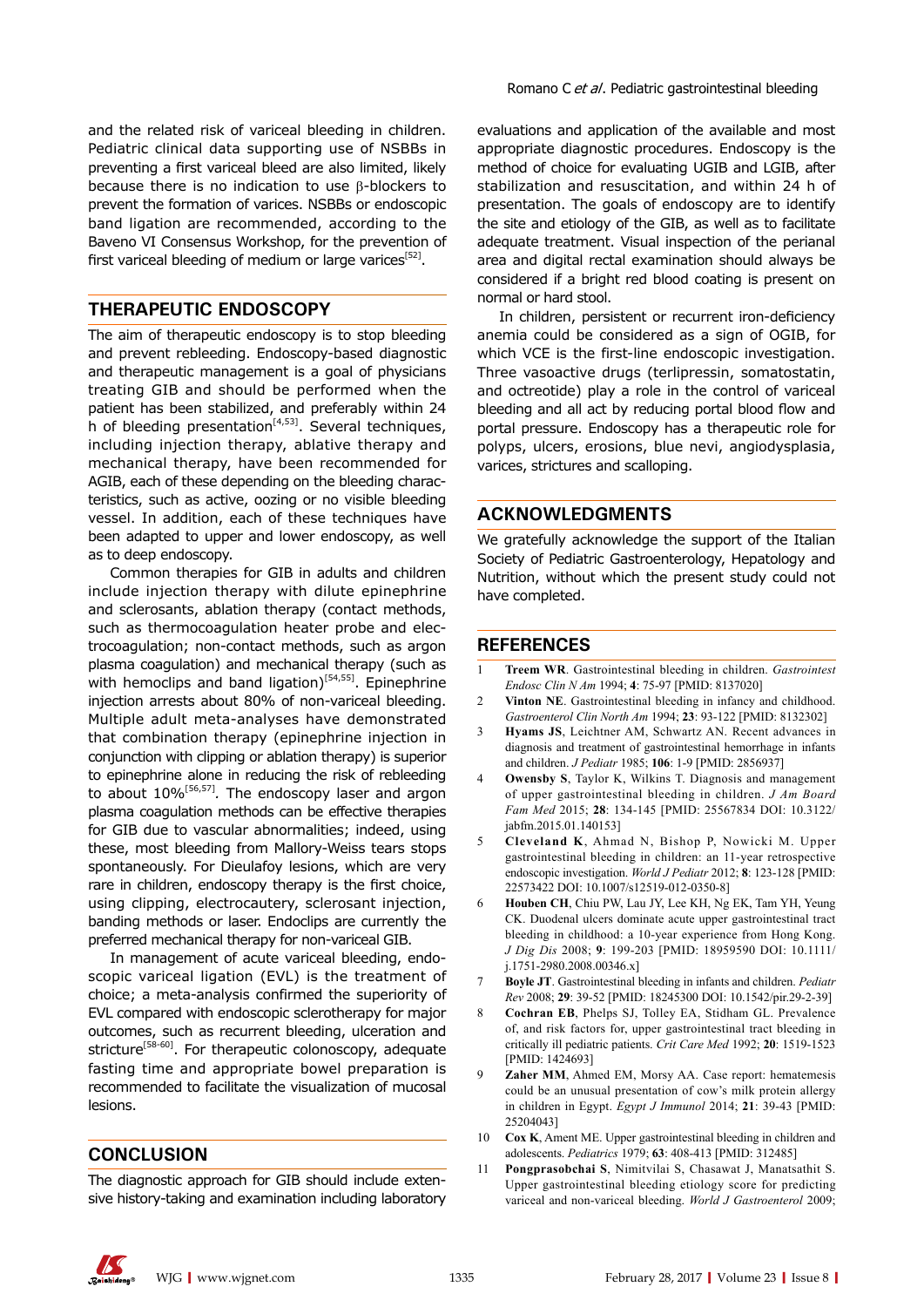#### Romano C et al. Pediatric gastrointestinal bleeding

**15**: 1099-1104 [PMID: 19266603 DOI: 10.3748/wjg.15.1099]

- 12 **Yachha SK**, Khanduri A, Sharma BC, Kumar M. Gastrointestinal bleeding in children. *J Gastroenterol Hepatol* 1996; **11**: 903-907 [PMID: 8912124]
- 13 **Rodgers BM**. Upper gastrointestinal hemorrhage. *Pediatr Rev* 1999; **20**: 171-174 [PMID: 10233176]
- 14 **Wilkins T**, Khan N, Nabh A, Schade RR. Diagnosis and management of upper gastrointestinal bleeding. *Am Fam Physician* 2012; **85**: 469-476 [PMID: 22534226]
- 15 **Chawla S**, Seth D, Mahajan P, Kamat D. Upper gastrointestinal bleeding in children. *Clin Pediatr* (Phila) 2007; **46**: 16-21 [PMID: 17164504 DOI: 10.1177/1084713806297151]
- 16 **Crook M**. Haemoglobin in stools from neonates: measurement by a modified Apt-test. *Med Lab Sci* 1991; **48**: 346-347 [PMID: 1811126]
- 17 **Urashima M**, Toyoda S, Nakano T, Matsuda S, Kobayashi N, Kitajima H, Tokushige A, Horita H, Akatsuka J, Maekawa K. BUN/Cr ratio as an index of gastrointestinal bleeding mass in children. *J Pediatr Gastroenterol Nutr* 1992; **15**: 89-92 [PMID: 1403455]
- 18 **Osman D**, Djibré M, Da Silva D, Goulenok C. Management by the intensivist of gastrointestinal bleeding in adults and children. *Ann Intensive Care* 2012; **2**: 46 [PMID: 23140348 DOI: 10.1186/2110-5820-2-46]
- 19 **Teach SJ**, Fleisher GR. Rectal bleeding in the pediatric emergency department. *Ann Emerg Med* 1994; **23**: 1252-1258 [PMID: 8198299]
- 20 **Pant C**, Olyaee M, Sferra TJ, Gilroy R, Almadhoun O, Deshpande A. Emergency department visits for gastrointestinal bleeding in children: results from the Nationwide Emergency Department Sample 2006-2011. *Curr Med Res Opin* 2015; **31**: 347-351 [PMID: 25466210 DOI: 10.1185/03007995.2014.986569]
- 21 **Bai Y**, Peng J, Gao J, Zou DW, Li ZS. Epidemiology of lower gastrointestinal bleeding in China: single-center series and systematic analysis of Chinese literature with 53,951 patients. *J Gastroenterol Hepatol* 2011; **26**: 678-682 [PMID: 21083610 DOI: 10.1111/j.1440-1746.2010.06586.x]
- 22 **Leung A**, Wong AL. Lower gastrointestinal bleeding in children. *Pediatr Emerg Care* 2002; **18**: 319-323 [PMID: 12187144]
- 23 **Arvola T**, Ruuska T, Keränen J, Hyöty H, Salminen S, Isolauri E. Rectal bleeding in infancy: clinical, allergological, and microbiological examination. *Pediatrics* 2006; **117**: e760-e768 [PMID: 16585287 DOI: 10.1542/peds.2005-1069]
- 24 **Balachandran B**, Singhi S. Emergency management of lower gastrointestinal bleed in children. *Indian J Pediatr* 2013; **80**: 219-225 [PMID: 23355012 DOI: 10.1007/s12098-012-0955-x]
- 25 **Murphy MS**. Management of bloody diarrhoea in children in primary care. *BMJ* 2008; **336**: 1010-1015 [PMID: 18456632 DOI: 10.1136/bmj.39542.440417.BE]
- 26 **de Ridder L**, van Lingen AV, Taminiau JA, Benninga MA. Rectal bleeding in children: endoscopic evaluation revisited. *Eur J Gastroenterol Hepatol* 2007; **19**: 317-320 [PMID: 17353696 DOI: 10.1097/MEG.0b013e328080caa6]
- 27 **Singhi S**, Jain P, Jayashree M, Lal S. Approach to a child with upper gastrointestinal bleeding. *Indian J Pediatr* 2013; **80**: 326-333 [PMID: 23504479 DOI: 10.1007/s12098-013-0987-x]
- 28 **Raju GS**, Gerson L, Das A, Lewis B. American Gastroenterological Association (AGA) Institute technical review on obscure gastrointestinal bleeding. *Gastroenterology* 2007; **133**: 1697-1717 [PMID: 17983812 DOI: 10.1053/j.gastro.2007.06.007]
- 29 **Neidich GA**, Cole SR. Gastrointestinal bleeding. *Pediatr Rev* 2014; **35**: 243-253; quiz 254 [PMID: 24891598 DOI: 10.1542/ pir.35-6-243]
- 30 **Pennazio M**, Spada C, Eliakim R, Keuchel M, May A, Mulder CJ, Rondonotti E, Adler SN, Albert J, Baltes P, Barbaro F, Cellier C, Charton JP, Delvaux M, Despott EJ, Domagk D, Klein A, McAlindon M, Rosa B, Rowse G, Sanders DS, Saurin JC, Sidhu R, Dumonceau JM, Hassan C, Gralnek IM. Smallbowel capsule endoscopy and device-assisted enteroscopy for diagnosis and treatment of small-bowel disorders: European

Society of Gastrointestinal Endoscopy (ESGE) Clinical Guideline. *Endoscopy* 2015; **47**: 352-376 [PMID: 25826168 DOI: 10.1055/ s-0034-1391855]

- 31 **Oliva S**, Pennazio M, Cohen SA, Aloi M, Barabino A, Hassan C, Pession A, Lima M, Frediani S, Di Nardo G. Capsule endoscopy followed by single balloon enteroscopy in children with obscure gastrointestinal bleeding: a combined approach. *Dig Liver Dis* 2015; **47**: 125-130 [PMID: 25266487 DOI: 10.1016/ j.dld.2014.09.001]
- 32 **Yokoyama K**, Yano T, Kumagai H, Mizuta K, Ono S, Imagawa T, Yamamoto H, Yamagata T. Double-balloon Enteroscopy for Pediatric Patients: Evaluation of Safety and Efficacy in 257 Cases. *J Pediatr Gastroenterol Nutr* 2016; **63**: 34-40 [PMID: 26628449 DOI: 10.1097/MPG.0000000000001048]
- 33 **Urs AN**, Martinelli M, Rao P, Thomson MA. Diagnostic and therapeutic utility of double-balloon enteroscopy in children. *J Pediatr Gastroenterol Nutr* 2014; **58**: 204-212 [PMID: 24126830 DOI: 10.1097/MPG.0000000000000192]
- Kaye RD, Towbin RB. Imaging and intervention in the gastrointestinal tract in children. *Gastroenterol Clin North Am* 2002; **31**: 897-923, viii [PMID: 12481737]
- 35 **Racadio JM**, Agha AK, Johnson ND, Warner BW. Imaging and radiological interventional techniques for gastrointestinal bleeding in children. *Semin Pediatr Surg* 1999; **8**: 181-192 [PMID: 10573428]
- 36 **Hongsakul K**, Pakdeejit S, Tanutit P. Outcome and predictive factors of successful transarterial embolization for the treatment of acute gastrointestinal hemorrhage. *Acta Radiol* 2014; **55**: 186-194 [PMID: 23904090 DOI: 10.1177/0284185113494985]
- 37 **Wei KL**, Tung SY, Sheen CH, Chang TS, Lee IL, Wu CS. Effect of oral esomeprazole on recurrent bleeding after endoscopic treatment of bleeding peptic ulcers. *J Gastroenterol Hepatol* 2007; **22**: 43-46 [PMID: 17201879 DOI: 10.1111/j.1440-1746.2006.04354.x]
- 38 **D'Amico G**, Pietrosi G, Tarantino I, Pagliaro L. Emergency sclerotherapy versus vasoactive drugs for variceal bleeding in cirrhosis: a Cochrane meta-analysis. *Gastroenterology* 2003; **124**: 1277-1291 [PMID: 12730868]
- 39 **Cardile S**, Martinelli M, Barabino A, Gandullia P, Oliva S, Di Nardo G, Dall'Oglio L, Rea F, de'Angelis GL, Bizzarri B, Guariso G, Masci E, Staiano A, Miele E, Romano C. Italian survey on nonsteroidal anti-inflammatory drugs and gastrointestinal bleeding in children. *World J Gastroenterol* 2016; **22**: 1877-1883 [PMID: 26855547 DOI: 10.3748/wjg.v22.i5.1877]
- **Burroughs AK**. Somatostatin and octreotide for variceal bleeding. *J Hepatol* 1991; **13**: 1-4 [PMID: 1680892]
- 41 Starship Children's Health Clinical Guideline. Paediatric Gastroenterology. 2010. Available from: URL: http://www.adhb. govt.nz/starshipclinicalguidelines/\_Documents/GI bleeding.pdf
- 42 **Ioannou GN**, Doust J, Rockey DC. Systematic review: terlipressin in acute oesophageal variceal haemorrhage. *Aliment Pharmacol Ther* 2003; **17**: 53-64 [PMID: 12492732]
- 43 **Turnes J**, Garcia-Pagan JC, Abraldes JG, Hernandez-Guerra M, Dell'Era A, Bosch J. Pharmacological reduction of portal pressure and long-term risk of first variceal bleeding in patients with cirrhosis. *Am J Gastroenterol* 2006; **101**: 506-512 [PMID: 16542287 DOI: 10.1111/j.1572-0241.2006.00453.x]
- 44 **Bureau C**, Péron JM, Alric L, Morales J, Sanchez J, Barange K, Payen JL, Vinel JP. "A La Carte" treatment of portal hypertension: Adapting medical therapy to hemodynamic response for the prevention of bleeding. *Hepatology* 2002; **36**: 1361-1366 [PMID: 12447860 DOI: 10.1053/jhep.2002.36945]
- Thalheimer U, Bosch J, Burroughs AK. How to prevent varices from bleeding: shades of grey--the case for nonselective beta blockers. *Gastroenterology* 2007; **133**: 2029-2036 [PMID: 18054573 DOI: 10.1053/j.gastro.2007.10.028]
- 46 **Villanueva C**, Balanzó J, Novella MT, Soriano G, Sáinz S, Torras X, Cussó X, Guarner C, Vilardell F. Nadolol plus isosorbide mononitrate compared with sclerotherapy for the prevention of variceal rebleeding. *N Engl J Med* 1996; **334**: 1624-1629 [PMID: 8628357 DOI: 10.1056/NEJM199606203342502]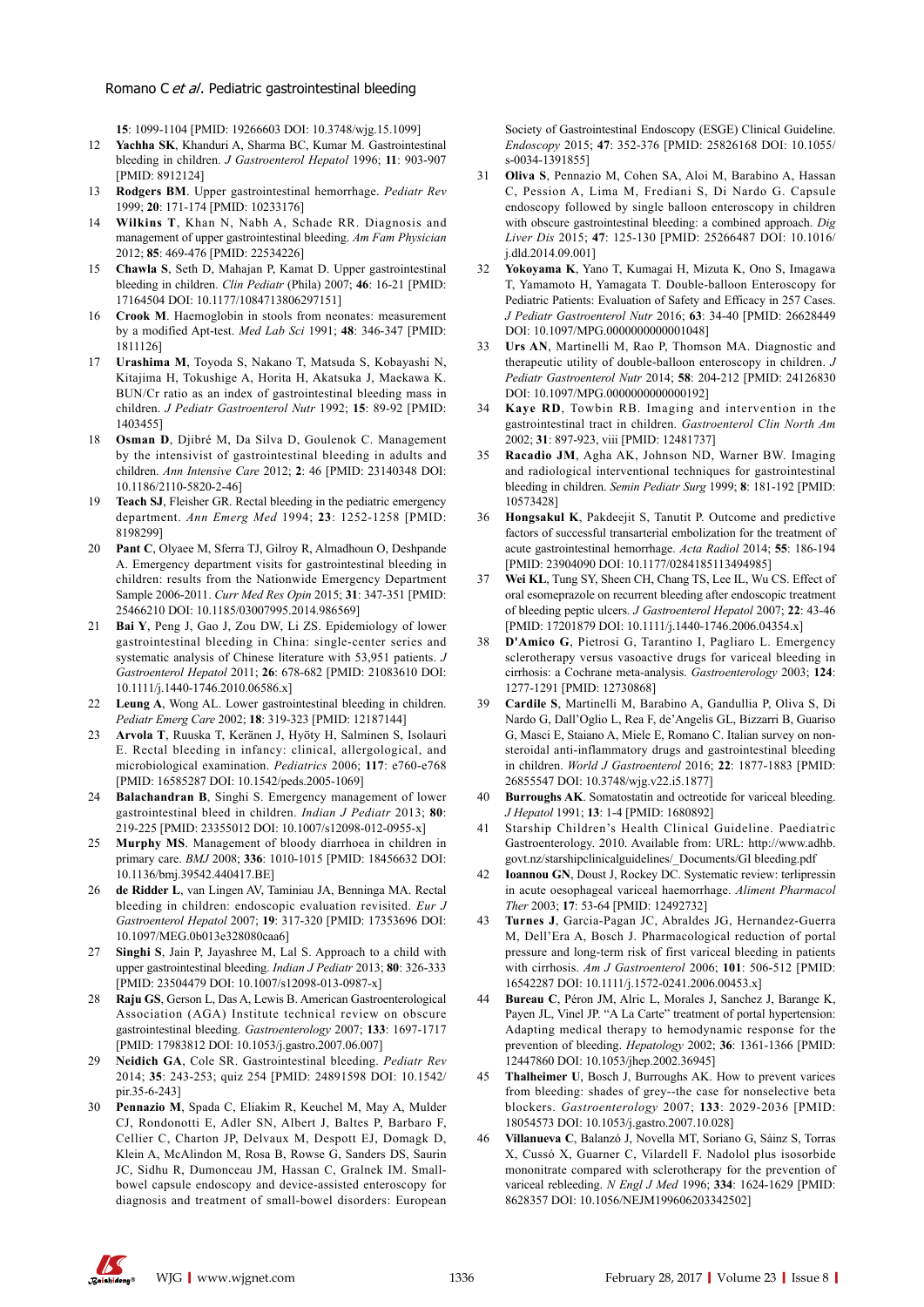- 47 **Erkek N**, Senel S, Hizli S, Karacan CD. Terlipressin saved the life of a child with severe nonvariceal upper gastrointestinal bleeding. *Am J Emerg Med* 2011; **29**: 133.e5-133.e6 [PMID: 20825884 DOI: 10.1016/j.ajem.2010.02.010]
- 48 **Zaki SA**. Terlipressin-induced hyponatremic seizure in a child. *Indian J Pharmacol* 2013; **45**: 403-404 [PMID: 24014921 DOI: 10.4103/0253-7613.114995]
- 49 **Villanueva C**, Miñana J, Ortiz J, Gallego A, Soriano G, Torras X, Sáinz S, Boadas J, Cussó X, Guarner C, Balanzó J. Endoscopic ligation compared with combined treatment with nadolol and isosorbide mononitrate to prevent recurrent variceal bleeding. *N Engl J Med* 2001; **345**: 647-655 [PMID: 11547718 DOI: 10.1056/ NEJMoa003223]
- 50 **El-Shabrawi MH**, Kamal NM. Medical management of chronic liver diseases (CLD) in children (part II): focus on the complications of CLD, and CLD that require special considerations. *Paediatr Drugs* 2011; **13**: 371-383 [PMID: 21999650 DOI: 10.2165/11591620-000000000-00000]
- 51 **Collins R**, Langman M. Treatment with histamine H2 antagonists in acute upper gastrointestinal hemorrhage. Implications of randomized trials. *N Engl J Med* 1985; **313**: 660-666 [PMID: 2862581 DOI: 10.1056/NEJM198509123131104]
- 52 **de Franchis R**. Expanding consensus in portal hypertension: Report of the Baveno VI Consensus Workshop: Stratifying risk and individualizing care for portal hypertension. *J Hepatol* 2015; **63**: 743-752 [PMID: 26047908 DOI: 10.1016/j.jhep.2015.05.022]
- 53 **Hwang JH**, Fisher DA, Ben-Menachem T, Chandrasekhara V, Chathadi K, Decker GA, Early DS, Evans JA, Fanelli RD, Foley K, Fukami N, Jain R, Jue TL, Khan KM, Lightdale J, Malpas PM, Maple JT, Pasha S, Saltzman J, Sharaf R, Shergill AK, Dominitz JA, Cash BD. The role of endoscopy in the management of acute non-variceal upper GI bleeding. *Gastrointest Endosc* 2012; **75**: 1132-1138 [PMID: 22624808 DOI: 10.1016/j.gie.2012.02.033]
- 54 **Cappell MS**. Therapeutic endoscopy for acute upper gastrointestinal

bleeding. *Nat Rev Gastroenterol Hepatol* 2010; **7**: 214-229 [PMID: 20212504 DOI: 10.1038/nrgastro.2010.24]

- 55 **Ünal F**, Çakır M, Baran M, Duygulu Ş, Aydoğdu S. Application of endoscopic hemoclips for nonvariceal upper gastrointestinal bleeding in children. *Turk J Gastroenterol* 2014; **25**: 147-151 [PMID: 25003673 DOI: 10.5152/tjg.2014.3419]
- 56 **Marmo R**, Rotondano G, Piscopo R, Bianco MA, D'Angella R, Cipolletta L. Dual therapy versus monotherapy in the endoscopic treatment of high-risk bleeding ulcers: a meta-analysis of controlled trials. *Am J Gastroenterol* 2007; **102**: 279-289; quiz 469 [PMID: 17311650 DOI: 10.1111/j.1572-0241.2006.01023.x]
- 57 **Laine L**, McQuaid KR. Endoscopic therapy for bleeding ulcers: an evidence-based approach based on meta-analyses of randomized controlled trials. *Clin Gastroenterol Hepatol* 2009; **7**: 33-47; quiz 1-2 [PMID: 18986845 DOI: 10.1016/j.cgh.2008.08.016]
- 58 **Dai C**, Liu WX, Jiang M, Sun MJ. Endoscopic variceal ligation compared with endoscopic injection sclerotherapy for treatment of esophageal variceal hemorrhage: a meta-analysis. *World J Gastroenterol* 2015; **21**: 2534-2541 [PMID: 25741164 DOI: 10.3748/wjg.v21.i8.2534]
- 59 **Hwang JH**, Shergill AK, Acosta RD, Chandrasekhara V, Chathadi KV, Decker GA, Early DS, Evans JA, Fanelli RD, Fisher DA, Foley KQ, Fonkalsrud L, Jue T, Khashab MA, Lightdale JR, Muthusamy VR, Pasha SF, Saltzman JR, Sharaf R, Cash BD. The role of endoscopy in the management of variceal hemorrhage. *Gastrointest Endosc* 2014; **80**: 221-227 [PMID: 25034836 DOI: 10.1016/j.gie.2013.07.023]
- 60 **Shneider BL**, Bosch J, de Franchis R, Emre SH, Groszmann RJ, Ling SC, Lorenz JM, Squires RH, Superina RA, Thompson AE, Mazariegos GV. Portal hypertension in children: expert pediatric opinion on the report of the Baveno v Consensus Workshop on Methodology of Diagnosis and Therapy in Portal Hypertension. *Pediatr Transplant* 2012; **16**: 426-437 [PMID: 22409296 DOI: 10.1111/j.1399-3046.2012.01652.x]

**P- Reviewer**: Jafari SA **S- Editor**: Yu J **L- Editor**: A **E- Editor**: Zhang FF